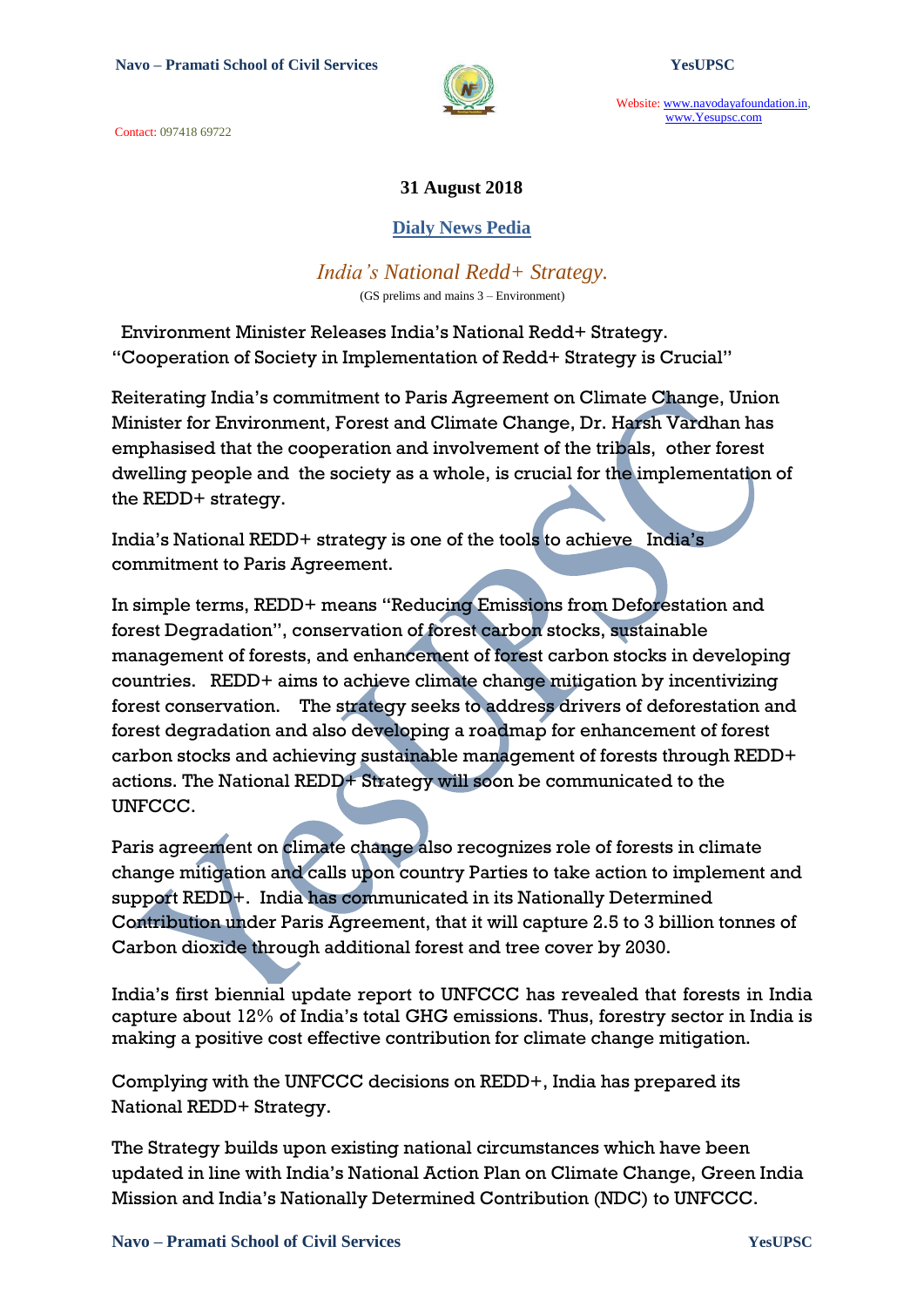## *Innovation Cell.*

(GS prelims and mains 2, 3 – Governance, Science and Technology)

Innovation Cell launched by M/o HRD to foster culture of innovation in Higher Education Institutions. Innovation cell is MHRD"s initiative and has been established at AICTE premises with a purpose to systematically foster the culture of Innovation in all Higher Education Institutions (HEIs) across the country.

The primary mandate of Innovation Cell is to encourage, inspire and nurture young students by exposing them to new ideas and processes resulting in innovative activities in their formative years fostered through Network of Innovation clubs in Higher Educational Institutions.

The Union Minister also said that 21st century is century of Innovation, and the Prime Minister of India has called the decade 2010-20 as the "Decade of Innovation", to unleash the creative potential of every Indian. India has already been improving on global stage in terms of Innovation ranking from 86<sup>th</sup> place, 5 years ago, to  $57<sup>th</sup>$  place this year.

*1st SAARC Agri Cooperative Business Forum Begins In Kathmandu*

(GS prelims and mains 2 – Governance, International Relations)

The First South Asian Association for Regional Cooperation (SAARC) Agri Cooperative Business Forum has begun in Kathmandu, Nepal. The theme of threeday Forum is the "Organizing and Strengthening Family Farmers" Cooperatives to attain the Sustainable-Development-Goals-1 and 2 in South Asia".

It is being co-organized by the Food and Agriculture Organization of the United Nations and Asian Farmers" Association with the support from the International Fund for Agricultural Development.

About SAARC

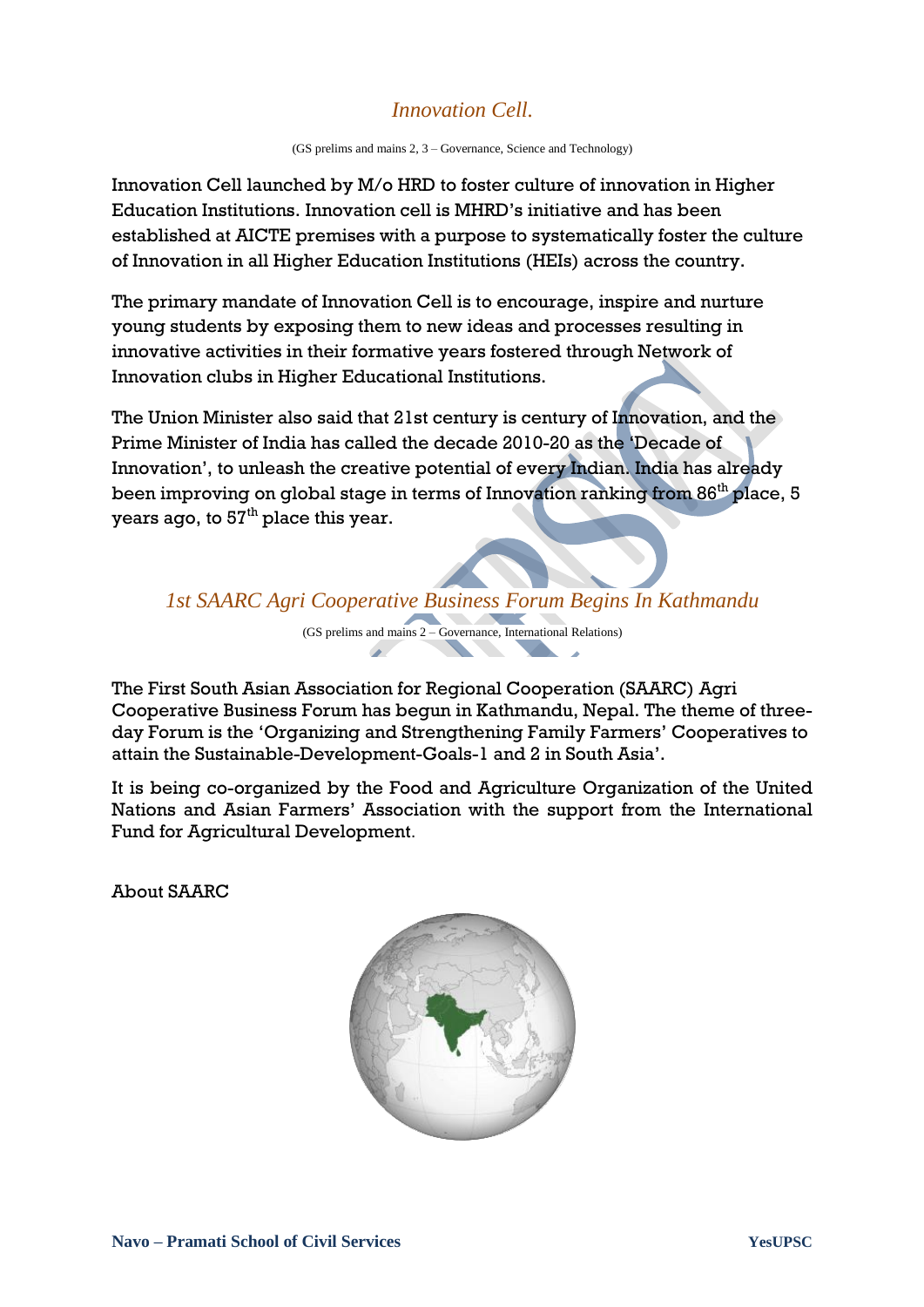The South Asian Association for Regional Cooperation (SAARC) is the regional [intergovernmental organization](https://en.wikipedia.org/wiki/Intergovernmental_organization) and geopolitical union of nations in [South Asia.](https://en.wikipedia.org/wiki/South_Asia)

its member states include [Afghanistan,](https://en.wikipedia.org/wiki/Afghanistan) [Bangladesh,](https://en.wikipedia.org/wiki/Bangladesh) [Bhutan,](https://en.wikipedia.org/wiki/Bhutan) [India,](https://en.wikipedia.org/wiki/India) [Nepal,](https://en.wikipedia.org/wiki/Nepal) the [Maldives,](https://en.wikipedia.org/wiki/Maldives) [Pakistan](https://en.wikipedia.org/wiki/Pakistan) and [Sri Lanka.](https://en.wikipedia.org/wiki/Sri_Lanka) SAARC comprises 3% of the world's area, 21% of the world's population and 3.8% (US\$2.9 trillion)<sup>[\[3\]](https://en.wikipedia.org/wiki/South_Asian_Association_for_Regional_Cooperation#cite_note-imf.org-3)</sup> of the global economy. as of 2015.

SAARC was founded in [Dhaka](https://en.wikipedia.org/wiki/Dhaka) on 8 December 1985

Its secretariat is based in [Kathmandu,](https://en.wikipedia.org/wiki/Kathmandu) Nepal. The organization promotes development of economic and [regional integration](https://en.wikipedia.org/wiki/Regional_integration)

It launched the South [Asian Free Trade Area](https://en.wikipedia.org/wiki/South_Asian_Free_Trade_Area) in 2006. SAARC maintains permanent diplomatic relations at the [United Nations](https://en.wikipedia.org/wiki/United_Nations) as an observer and has developed links with multilateral entities, including the [European Union.](https://en.wikipedia.org/wiki/European_Union)

# *Mukurthi National Park*

(GS Prelims and mains  $3$  – Environment and Biodiversity)

Mukurthi National Park (MNP) is protected area located in the western corner of the Nilgiris Plateau west of Ootacamund hill station in the northwest corner of Tamil Nadu state in the Western Ghats mountain range of South India.

It is home to an array of endangered wildlife viz. royal Bengal tiger, Asian elephant, Nilgiri langur, Bonhote"s mouse, Nilgiri tahr, etc. The park is a part of Nilgiri Biosphere Reserve, India"s first International Biosphere Reserve.

> *NILGIRI TAHR* (GS Prelims and mains 3 – Environment and Biodiversity)

State animal of Tamil Nadu

Habitat :Open montane grassland habitat of the South Western Ghats montane rain forests ecoregion. Endemic to the Nilgiri Hills and the southern portion of the Western Ghats in the states of Tamil Nadu and Kerala in Southern India (ex: Anamalai Hills, Palni Hills). Only species of Caprine ungulate that is found south of the Himalayas in India.

### Threats

Habitat loss (mainly from domestic livestock and spread of invasive plants) Poaching. Populations of these animals are small and isolated, making them vulnerable to local extinction. Currently, the only populations with more than 300 individuals are in Eravikulam National Park and in the Grass Hills in Anamalai.

Schedule I of the Indian Wildlife (Protection) Act 1972

Note: Adult males develop a light grey area or "saddle" on their backs and are hence called "saddlebacks".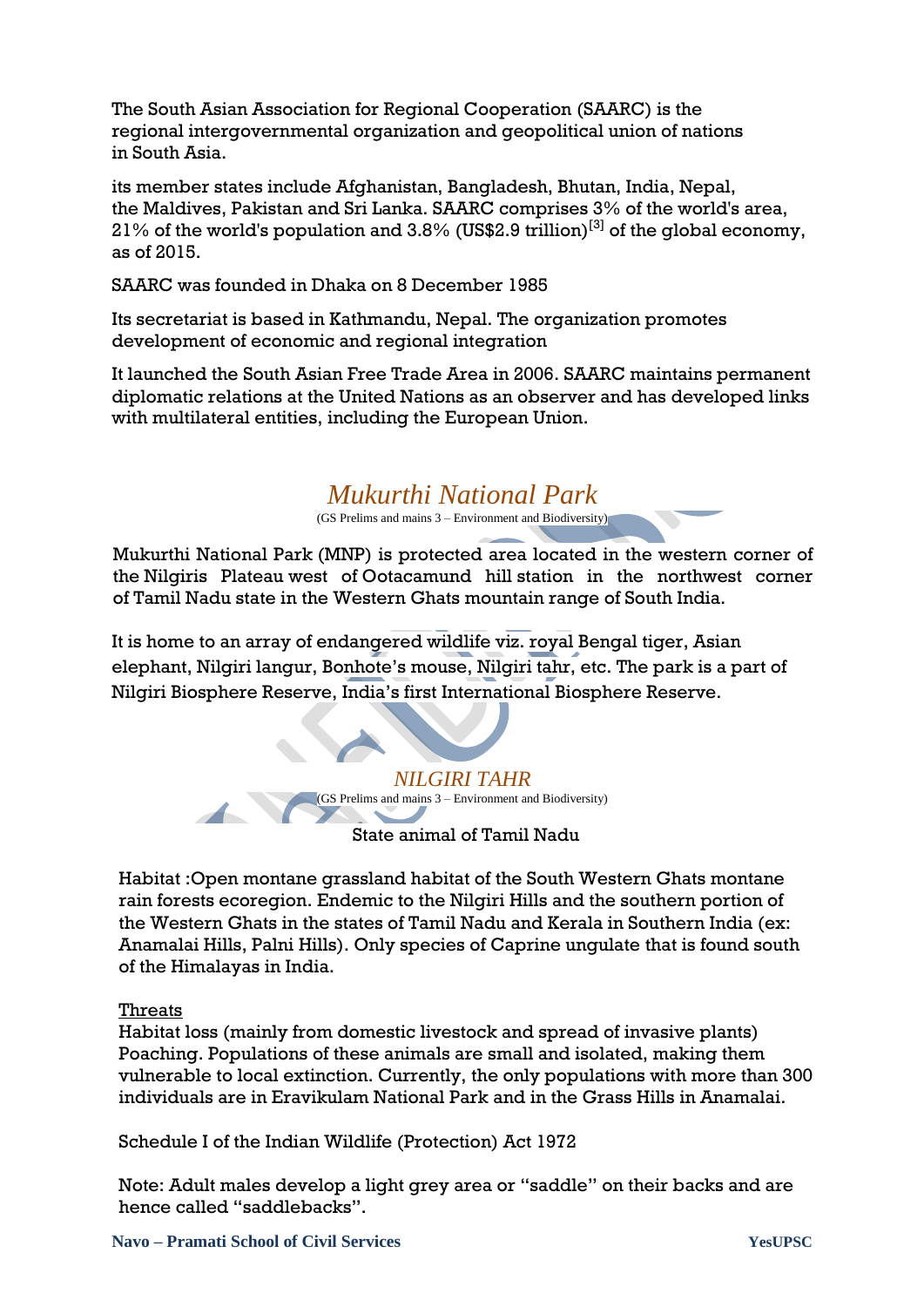

## *EDITORIAL*

To read.

TADA to UAPA, what India's terror laws say?

**Navo – Pramati School of Civil Services YesUPSC** Pune Police have said that five prominent human rights activists are being investigated for offences under The Unlawful Activities (Prevention) Act (UAPA), 1967, a tough anti-terror law that was last amended in 2012 to give sweeping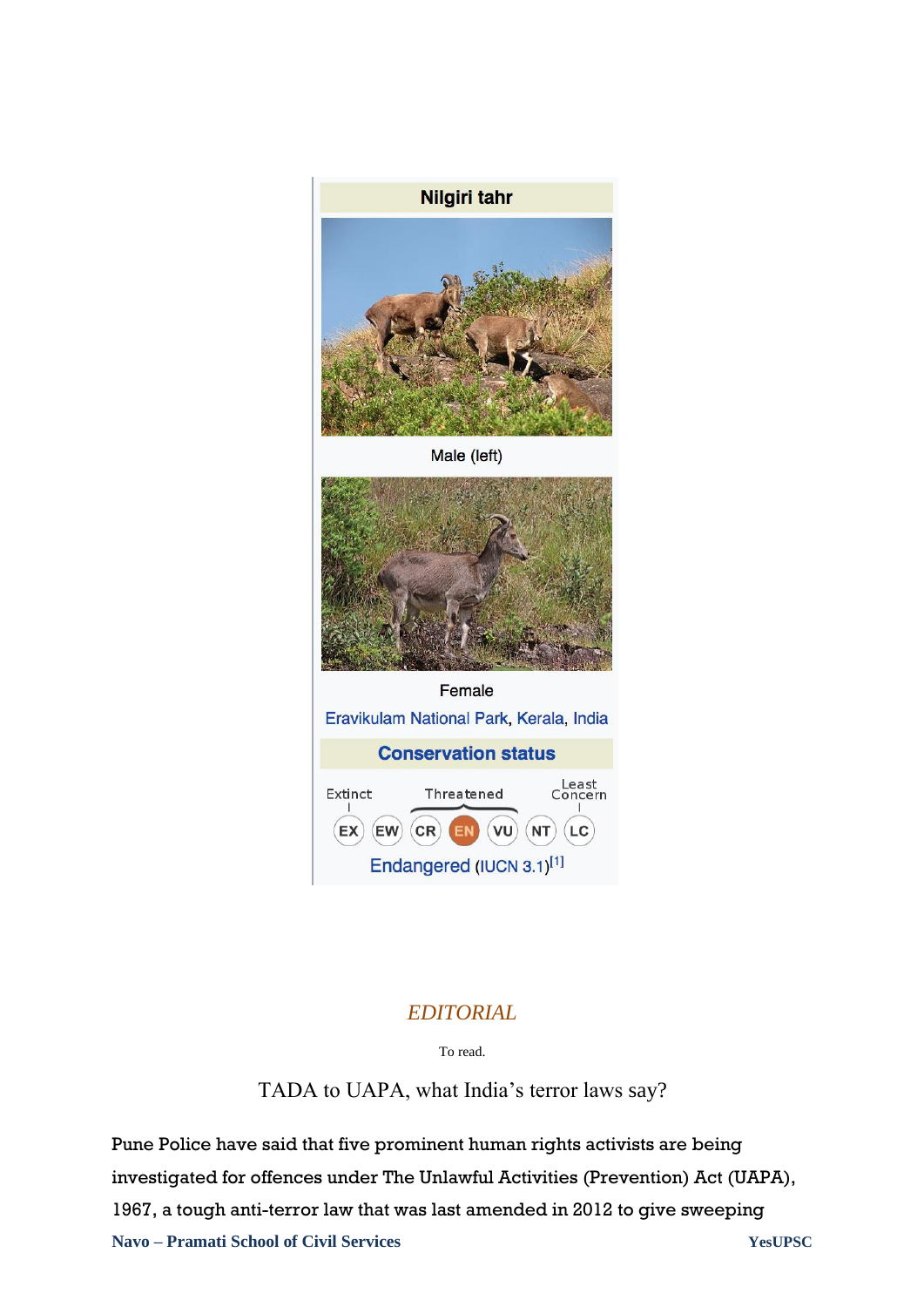powers to law-enforcement agencies. Here is how India"s central laws against terrorism have evolved over the years.

#### **TADA**

The Terrorist and Disruptive Activities (Prevention) Act, 1987, was at one time the main law used in cases of terrorism and organised crime, but due to rampant misuse, it was allowed to lapse in 1995. The Act defined a "terrorist act" and "disruptive activities", put restrictions on the grant of bail, and gave enhanced power to detain suspects and attach properties. The law made a confession before a police officer admissible as evidence. Separate courts were set up to hear cases filed under TADA.

#### **POTA**

In wake of the 1999 IC-814 hijack and 2001 Parliament attack, there was a clamour for a more stringent anti-terror law, which came in the form of The Prevention of Terrorism Act (POTA), 2002. A suspect could be detained for up to 180 days by a special court. The law made fundraising for the purpose of terrorism a "terrorist act". A separate chapter to deal with terrorist organisations was included. The Union government could add or remove any organisation from the schedule. However, reports of gross misuse of the Act by some state governments led to its repeal in 2004.

### **UAPA**

In 2004, the government chose to strengthen The Unlawful Activities (Prevention) Act, 1967. It was amended to overcome some of the difficulties in its enforcement and to update it in accordance with international commitments. By inserting specific chapters, the amendment criminalised the raising of funds for a terrorist act, holding of the proceeds of terrorism, membership of a terrorist organisation, support to a terrorist organisation, and the raising of funds for a terrorist organisation. It increased the time available to law-enforcement agencies to file a charge sheet to six months from three.

The law was amended in 2008 after the Mumbai attacks, and again in 2012. The definition of "terrorist act" was expanded to include offences that threaten economic security, counterfeiting Indian currency, and procurement of weapons, etc. Additional powers were granted to courts to provide for attachment or forfeiture of property equivalent to the value of the counterfeit Indian currency, or the proceeds of terrorism involved in the offence.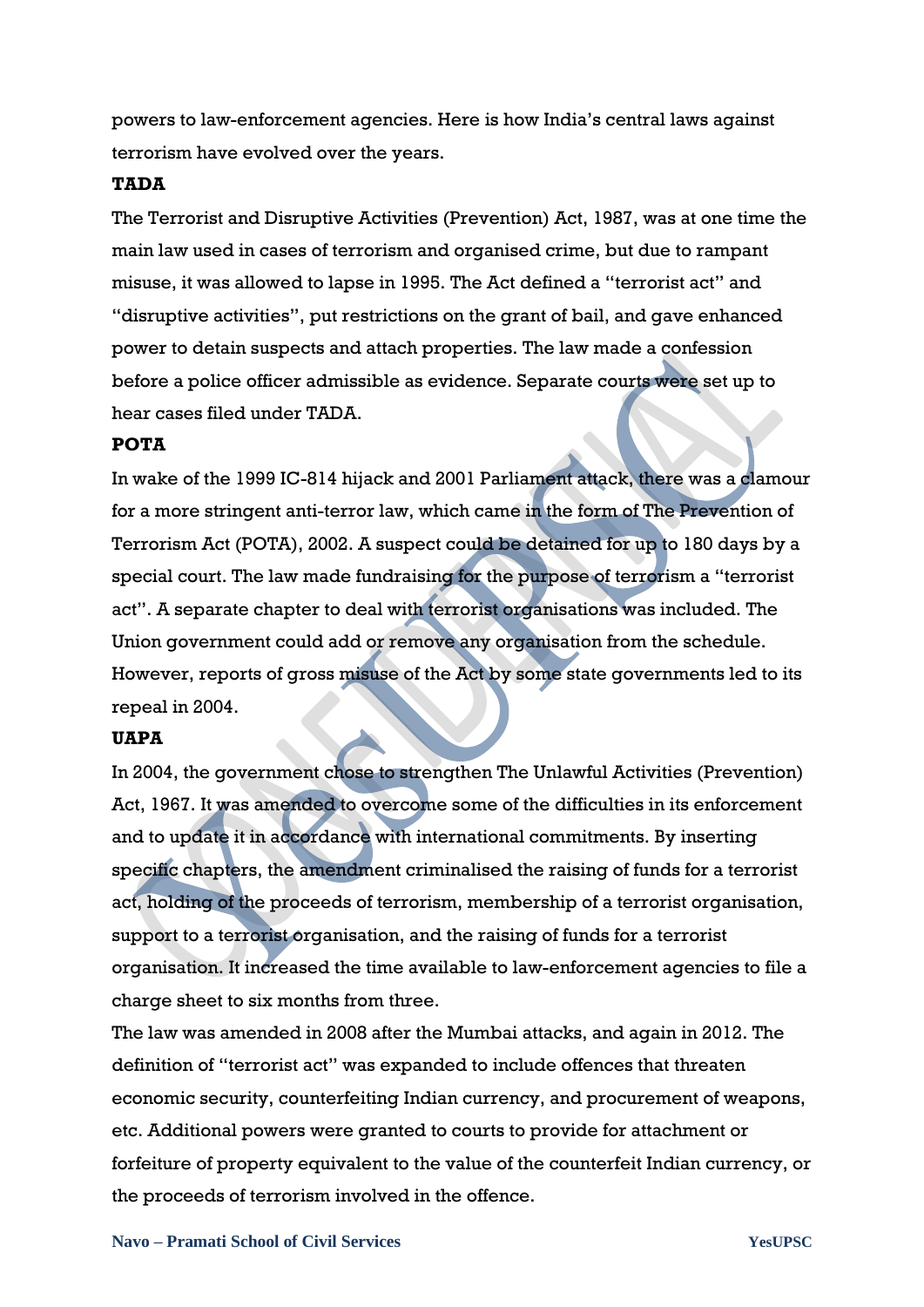The Union Home Secretary told a Parliamentary Committee in 2012 that the proposed amendment in the principal Act was in order to comply with the guidelines of the Financial Action Task Force (FATF), an inter-governmental organisation set up in 1989 to develop policies to combat money laundering and terrorist financing. India got FATF membership in 2010 on the assurance that it would make suitable amendments in the Act by March 31, 2012. Non-compliance would lead to diminution of India"s stature, and the country could be placed under the "enhanced follow up procedure", which would require giving a progress report every four months to the FATF, the 160th Report of the Department-related Committee on Home Affairs noted. The report was tabled on March 28, 2012.

### *PRELIMS QUESTIONS*

- 1. The Mukurthi National Park (MNP) is located in which state?
	- a. Tamil Nadu.
	- b. Kerala
	- c. Goa.
	- d. Telangana.
- 2. Choose the correct statement related to Nilgiri Tahr

a. Largest population of Nilgiri Tahr is found within the *Eravikulam National Park*, Munnar, Tamil nadu.

- b. IUCN has put them in critically endangered species.
- c. The species faces competition from domestic livestock.
- d. None of the above.

3. Consider the following statements:

 1. India"s National REDD+ strategy is one of the tools to achieve India"s commitment to Paris Agreement.

 2. REDD+ aims to achieve climate change mitigation by incentivizing forest conservation

Which of the following statements is/are correct?

- a. 1 only
- b. 2 only
- c. Both 1 and 2
- d. Neither 1 nor 2

4. Consider the following statements:

1. 4th BIMSTEC Summit and International Buddhist Conclave was held in Nepal.